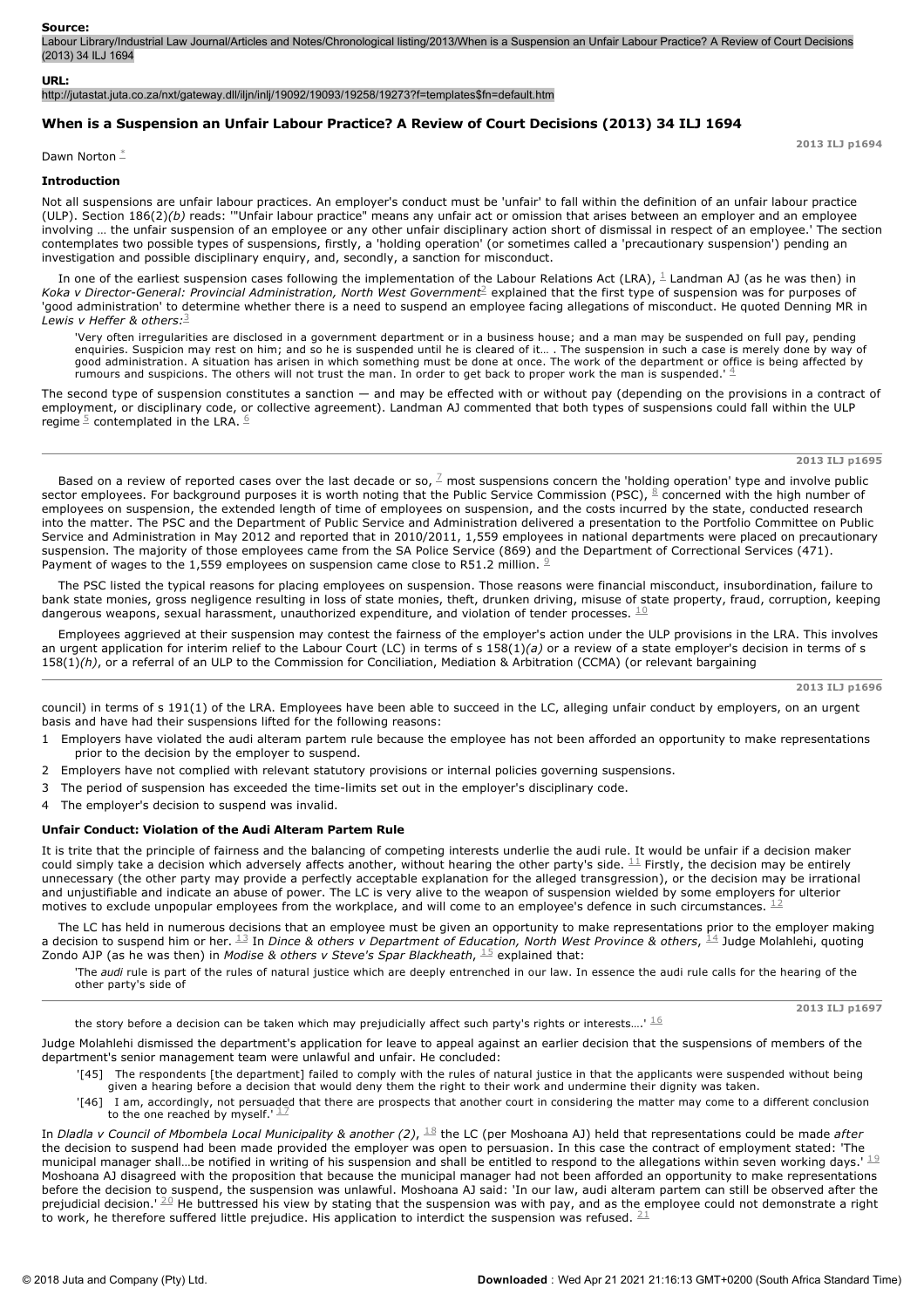It is arguable that representations made after the decision has been taken compromise the audi rule. The representations would need to be of a compelling nature to persuade a decision maker to change his or her mind and reverse the original decision. Thus, the right to be heard before the decision has been taken is the more meaningful option to enable the decision maker to weigh up the representations made by both parties, and then arrive at a fair decision.

It stands to reason that an employee cannot make representations regarding an impending suspension if he or she does not know the reasons for the suspension. In *Baloyi v Department of Communications & others*, <sup>22</sup> the allegations were expressed baldly as follows: You are called upon to show cause why you should not be suspended pending a special investigation into the allegations of irregular appointments of

staff, favouritism, corrupt and fraudulent activities.'  $^{23}$  When the employee asked for further particulars the request was ignored. Molahlehi J said:

'Turning to the facts of the present case, it cannot be said that the applicant was afforded a proper opportunity to make representations about<br>the pending decision to suspend her. … The allegations made against the applic basis of the suspension. It is that information, properly presented to the applicant, that would have assisted her in formulating and making a meaningful representation in response to those allegations. Without being placed in possession of the details of the alleged misconduct or<br>irregularities the applicant was denied the right to be heard before her suspension

Recently in *MEC for Education, North West Provincial Government v Gradwell<sup>25</sup> the Labour Appeal Court (LAC) emphasized that courts must* consider the seriousness of the misconduct alleged.  $^{26}$  Furthermore, the LAC clarified that the audi rule underpinning a right to a pre-suspension hearing 'may legitimately be attenuated'. Murphy AJA gave three reasons why this pertained in the case before him: the suspension was on full pay, the period of suspension was or should be for limited duration (in this case 60 days), and the purpose of the suspension — protecting the integrity of the investigation — would be undermined if there was to be an in-depth preliminary investigation. He concluded:

'Provided the safeguards of no loss of remuneration and a limited period of operation are in place, the balance of convenience in most cases will favour the employer. Therefore an opportunity to make written representations showing cause why a precautionary suspension should not be<br>implemented will ordinarily be accentable and adequate compliance with the requiremen implemented will ordinarily be acceptable and adequate compliance with the requirements of procedural fairness.'

In summary then, the audi principle is critical to a fair suspension process. The employer must inform the employee of the nature of the allegations in sufficient detail to enable the employee to make representations with respect to those allegations. The representations should preferably be made before, rather than after, the decision is taken. Representations in writing will suffice.

**2013 ILJ p1699**

## **Non-compliance with Statutory Provisions or Internal Policies**

Employers are obliged to comply with any applicable regulations, collective agreement or workplace policies. In *Lebu v Maquassi Hills Local Municipality (2)<sup>28</sup> the LC set aside a suspension because the municipality had not complied with its own regulations, in particular regulation 6 of* the Local Government: Disciplinary Regulations for Senior Managers 2010. The municipality had failed to justify the employee's suspension and to afford him seven days in which to make his representations on the reasons for the proposed suspension. The LC declared the municipal manager's suspension unlawful and he was reinstated with immediate effect. 28 29

In *Lebu (2)* Judge van Niekerk usefully summarized the procedural steps to ensure a fair suspension:

- 1 The employer must have prima facie evidence of serious misconduct.
- 2 The employer must reasonably believe that the continued presence of the employee would jeopardize an investigation, or that the employee might commit further acts of misconduct, or may interfere with potential witnesses.
- 3 The employer must inform the employee of the above suspicions in sufficient detail to enable the employee to respond.  $30$
- 4 The employee must be permitted time to prepare a response to the suspicions.
- 5 The employee should be given an opportunity to make representations to the employer.
- 6 The employer must seriously consider the representations and make a decision on whether or not to suspend.  $31$

There were procedural irregularities in the case of *POPCRU obo Sephanda & another v Provincial Commissioner, SA Police Service, Gauteng* Province & another<sup>32</sup> and the LC reviewed and set aside the suspension (without pay) of two policemen suspected of bribery and defeating the ends of justice.  $^{33}$  Judge Lagrange found that the provincial commissioner had contravened the SA Police Service Discipline Regulations 2006.  $^{34}$ The suspensions were instituted after the investigation into the alleged misconduct had been completed, and during the disciplinary enquiry there was no precautionary purpose to the suspensions. To the extent that the real purpose was to prevent the employees from intimidating witnesses, the details of this were never set out for the employees' response prior to the decision to suspend.

**2013 ILJ p1700**

In *Marcus v Minister of Correctional Services & others* $^{\underline{35}}$  *Judge Jansen confirmed an interim order setting aside the suspension of an area* commissioner and reinstating him into his former position. The judge found that the Department of Correctional Services had not complied with its own suspension policy. Not only had the department contravened the audi rule, as the department had not provided reasons for the suspension enabling the employee to respond, but it had not shown that the employee's presence at the workplace would jeopardize any investigation into the alleged misconduct. Furthermore, the department had not considered alternatives (such as a transfer) to the suspension. All three issues (the audi principle, the risk of the presence of the employee at the workplace, and the transfer as an alternative to suspension) were expressly set out in the department's policy, and as the department had breached those relevant provisions the judge found that the employer (represented by the Director: Departmental Investigation Unit) had not applied its mind to the matter and the rule nisi was confirmed.

### **The Period of Suspension Exceeded the Stipulated Timelimits**

In general employers are bound by any applicable suspension time periods, and if the suspension exceeds the timelimits prescribed, it may be set aside. <sup>36</sup> In *Lekabe v Minister: Department of Justice & Constitutional Development* $^{37}$  *a state attorney was suspended for misconduct. The* allegations included inducements from service providers, sexual harassment and corruption. The department alleged that the Law Society of the Northern Province had found the state attorney guilty of serious professional misconduct.

Clause 2.7(2)*(a)* of chapter 7 of the Senior Management Services Handbook provides for a suspension period of 60 days during which time the employer must hold a disciplinary hearing. In *Lekabe* the 60 days passed without the department having taken any steps to discipline the employee. He approached the LC for an order lifting his suspension and an order declaring that the employer was no longer entitled to pursue disciplinary action against him. He succeeded with the first but not the second order. Molahlehi J reasoned that the time-limit is to prevent the abuse of power. He explained: 'The intention was to curb the power of employers in the public service from using protracted suspension as a means of marginalizing those employees who may have fallen out of favour.<sup>138</sup> With respect to the second issue he maintained that the

employer does not waive its right to pursue disciplinary action after the 60-day period has expired.  $\frac{39}{2}$ 

**2013 ILJ p1701**

In *Nyathi & others v Special Investigating Unit* $^{40}$  *Judge Basson found that an employer who had suspended an employee (for breach of her* fiduciary duties, disclosure of privileged information and irregular claims for allowances) for longer than the period stipulated in the applicable disciplinary code had acted unfairly and reinstated the employee. The clause in the code read: *'*If formal disciplinary proceedings are not instituted against a suspended member within 90 days from the date of his/her suspension, the suspension shall lapse and the member shall be reinstated to his/her post and the benefits with retrospective effect.'  $41$ 

**<sup>2013</sup> ILJ p1698**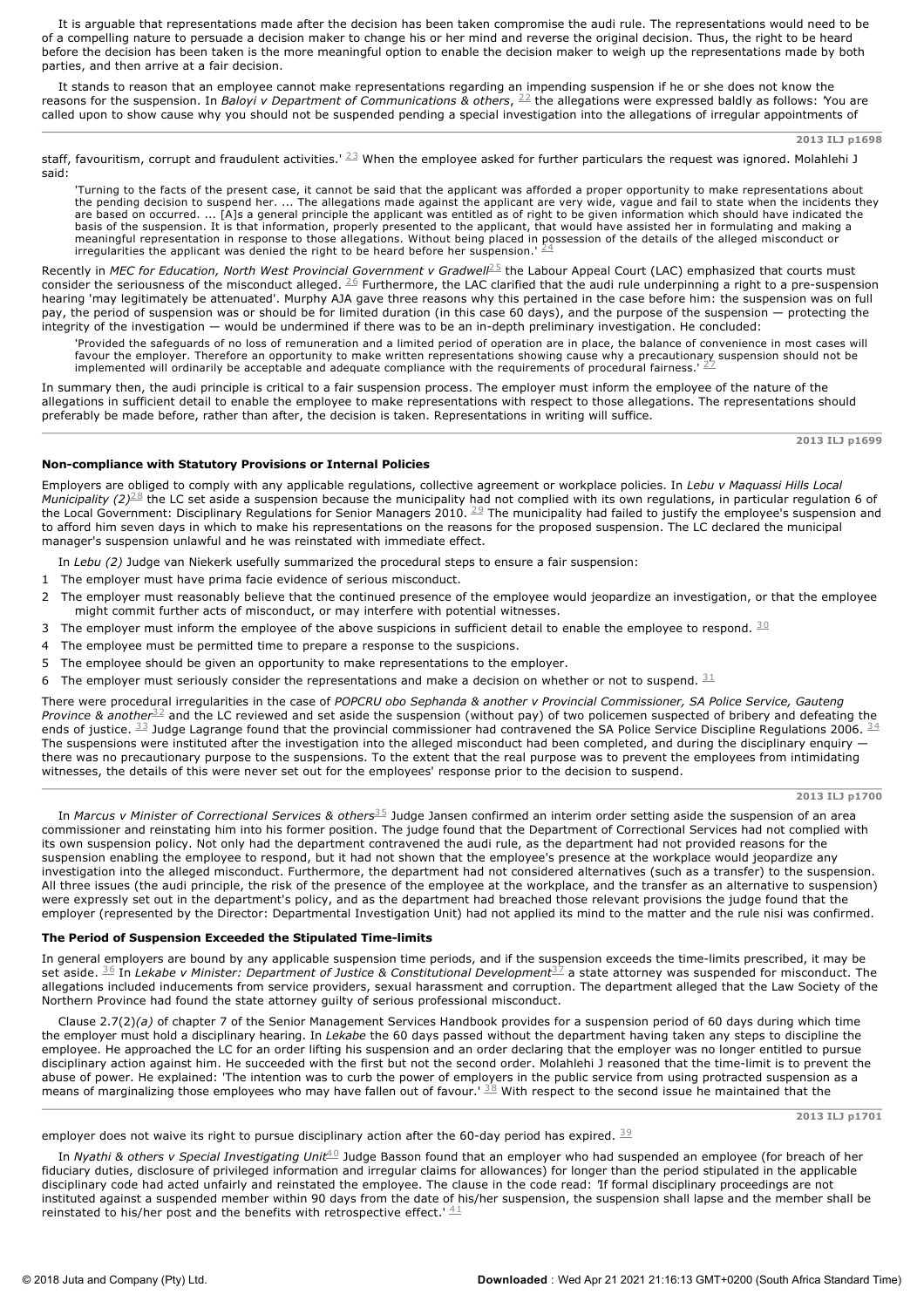The judge dismissed the argument that the time period was 'merely a guide'. She found that the clause was framed in peremptory terms, and that its purpose was to 'restrain an employer from abusing protracted suspension as a method of marginalizing and prejudicing an employee'.  $^{42}$ 

### **The Decision to Suspend was Invalid**

In *Taung Local Municipality v Mofokeng* $^{43}$  the LC found that the municipality had irregularly suspended the municipal manager after allegations of irregular spending and procurement transgressions had been brought to its attention by the SA Municipal Workers Union. The LC found that as the decision to suspend was taken at a council meeting which was not quorate, the decision was invalid. Molahlehi J held —

'…the fact that the defect is limited to procedure is immaterial in the assessment of its validity and force in law because it offends one of the basic principles of our law, namely the rule of law. The rule of law is foundational to any relationship between the parties in a constitutional democracy. The parties to any relationship are required to act lawfully in their interaction with each other. ... The manner in which the resolution in this matter was taken does not only undermine the rule of law but also fundamentally undermines the constitutional right to fair labour practices of the respondent. Thus the fact that the defect is limited to a procedural defect does not detract from the fundamental requirement of compliance with the rule of law'.  $44 \overline{4}$ 

# **Analysis and Discussion**

A suspension is regarded as unfair, and therefore as constituting an unfair labour practice, if an employer:

**2013 ILJ p1702**

- 1 fails to provide reasons, sufficiently detailed to enable the employee to respond to the allegations, justifying the intention to suspend;  $\frac{45}{1}$
- 2 fails to explain why it is necessary to exclude the employee from the workplace;  $46$
- 3 suspends an employee for misconduct which is not serious misconduct;  $47/2$
- 4 does not allow an employee to make representations (even written ones) as to why he or she should not be suspended;  $^{48}$
- 5 fails to comply with the procedures set out in applicable regulations, a collective agreement or internal workplace policies;  $49$
- 6 ignores the time-limits in agreements or policies setting maximum periods for lawful suspensions;  $^{50}$  and/or
- 7 takes a decision to suspend and does not have the requisite authority to do so (eg a board is not quorate).  $51$

The hurdle to cross for a fair suspension is both substantive and procedural. On the substantive leg, the employer must have a prima facie belief that an employee has committed misconduct, the alleged misconduct must be material, and there must be valid reasons to justify the removal of the employee from the workplace. On the procedural leg, the employee must be notified of these substantive elements and afforded an opportunity to make representations to the employer before the employer makes a final decision on whether or not to suspend the employee (the audi principle). If the employer decides to suspend, then the procedures and time periods set out in regulations, a collective agreement or internal workplace policy must be respected.

Thus far the courts have found the conduct of employers wanting, largely because of a failure to apply with the procedural leg of a fair suspension. The most frequent transgression in this respect is non- compliance with the audi rule and a disregard for relevant regulations and workplace policies. The courts are particularly alive to the risk of abuse by employers who resort too quickly to suspension when faced with allegations of misconduct involving senior employees (especially those who have fallen out of favour with the powers that be).

Comparatively less attention has been given by the courts to the issue of the nature of the misconduct (the substantive leg), even when the alleged misconduct is of a serious nature and undermines the public

**2013 ILJ p1703**

interest.  $52$  The courts have correctly criticized employers for making blanket allegations of misconduct  $-$  'fraud, corruption, procurement irregularities' etc — and for failing to provide details of those allegations. However, the courts have given far less weight to the nature of the misconduct and the potential prejudice to the employer when some of those details have been provided. Having already satisfied themselves that a suspension has not passed the procedural fairness test, they arguably look little further, and lift the suspension and reinstate the employee. Indeed the weight of justification by the courts (to set aside a suspension and reinstate the employee) falls heavily on the procedural side, with relatively less attention paid to the substantive reasons for the suspension. Murphy in the *Gradwell* decision seems to correct that imbalance and emphasis, by drawing attention back to the alleged misconduct and the prejudice which the employer may thereby have suffered, and by arguing that the audi rule may therefore reasonably be attenuated.  $^{53}$ 

## **Relief Upon a Finding of an Unfair Suspension**

Only the CCMA or relevant bargaining council has jurisdiction to entertain suspension disputes  $\frac{54}{4}$  — the LC does not.  $\frac{55}{4}$  The relief available upon a finding of unfairness is set out in s 193(4) of the LRA and permits an arbitrator to determine a dispute 'on terms that the arbitrator deems reasonable' which may include an order for reinstatement, re-employment or compensation. The word 'include' suggests that the arbitrator may fashion a remedy suited to correct the unfairness. If the employee has referred a suspension dispute to the CCMA or bargaining council and is subsequently dismissed then the dispute becomes arguably academic and the relief usually takes the form of compensation (to a maximum of 12 months' remuneration).  $56$ 

The LC has the power to order interim urgent relief,  $\frac{57}{2}$  in terms of s 158(1)(a) and may review and set aside a decision in terms of s 158(1) *(h)*. In practice employees initially approaching the LC for relief motivate in the main for two orders — firstly, for a lifting of the suspension and, secondly, for reinstatement into their previous position. That relief may be confirmed on the return day, unless the employer succeeds in its opposition, then the interim relief is discharged. If the interim relief is

**2013 ILJ p1704**

confirmed then the relief (as it pertains to reinstatement) is in effect the same type of relief available in the CCMA or bargaining council. Whilst the LC has no jurisdiction to determine a suspension dispute, in practice though, through the urgent application process, the LC arguably does.

Of course, if a suspension is lifted, and the employee returns to work, an employer may still continue to conduct investigations into an employee's alleged misconduct and if prima facie evidence emerges to trigger a disciplinary process.

Recently, an employer (Kouga Municipality)  $^{58}$  when faced with an order from the LC for reinstatement of a chief financial officer (who had been suspended) simply terminated his fixed-term contract and offered to pay him the remuneration he would have earned had he worked his full term. The employer explained that it had lost faith and trust in him and sought to avoid further disciplinary processes.

The employee returned to court arguing that the employer was in contempt of the order (for reinstatement) and sought a new order setting aside the termination. The court found that the termination was unlawful, but refused to order reinstatement, but ordered payment of the balance of the fixed-term contract (which the employer had in any event offered to pay the employee upon termination of the employment contract). Judge Lagrange reasoned that the employee did not have a 'right to work' and that reinstatement was a discretionary remedy and, citing the Constitutional Court decision in *Masetlha v President of the Republic of SA & another*, <sup>59</sup> said, '…where such a breakdown exists, the discretionary remedy of specific performance in the form of reinstatement is unlikely to be granted and the employee's remedy will be confined to payment of the balance of his contractual remuneration'.  $60$ 

He found that the lifting of the suspension could be enforced only if there was a continuing employment relationship. Once there was a termination of employment, even though it was unlawful, the court order was inoperative.  $\frac{61}{5}$ 

### **Conclusion**

**2013 ILJ p1705**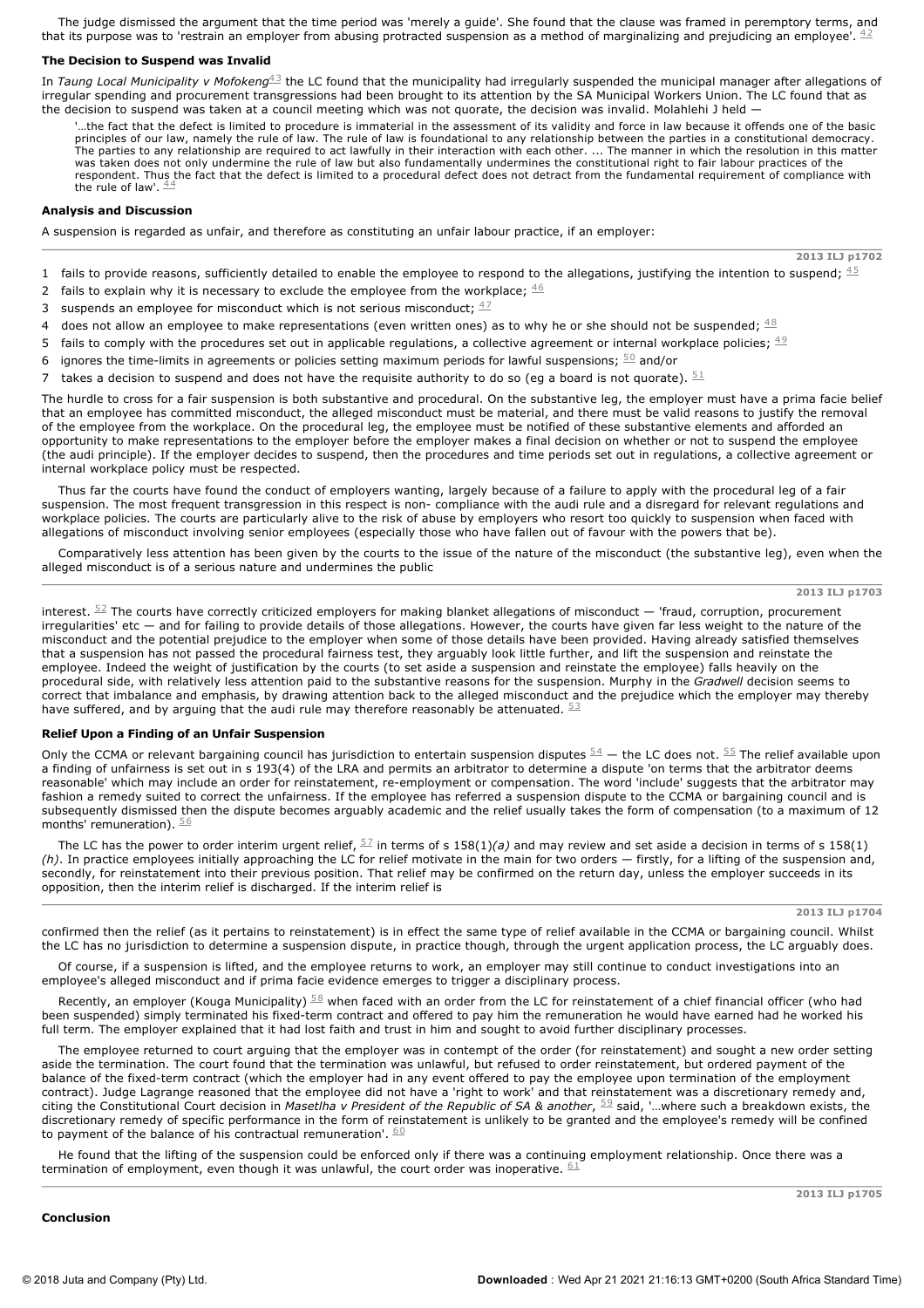A suspension constitutes an unfair labour practice when an employer fails to adhere to the principles of procedural and substantive fairness. This occurs procedurally in circumstances in which an employer violates the audi principle by disallowing representation from an affected employee before (or arguably after) a decision is made to suspend the employee. To give effect to the audi principle the employer must provide sufficient details of the alleged misconduct and must explain why it is necessary to remove the employee from the workplace. The employer must genuinely consider the employee's representations prior to making a decision on whether or not to suspend the employee. The employer must also comply with timelimits and any other provisions set out in regulations or policy which may apply to the particular employment relationship. If the employer fails to adhere to these principles and practices, the suspension may be unfair.

On the substantive leg, the nature of the alleged misconduct must be sufficiently serious to warrant the removal of the employee from the workplace. Furthermore, the risk which the employee's continued presence may pose to the investigative process should be convincingly motivated by the employer. If the misconduct is not objectively serious and/or there is no prima facie good reason to exclude the employee, then the suspension may constitute an unfair labour practice.

If an employee is aggrieved at a suspension then he or she has recourse to the CCMA or a bargaining council in terms of the unfair labour practice provisions in chapter VIII of the LRA. Remedies include reinstatement, re-employment or compensation. The employee may also approach the LC for interim urgent relief and the most common relief in this regard is similarly reinstatement.

- \* Director: Employment Law at Mkhabela Huntley Adekeye Inc. BA(Hons), LLB, LLM.
- 1 Act 66 of 1995.
- 2 (1997) 18 *ILJ* 1018 (LC).
- 3 [1978] 3 All ER 354 (CA).
- 4 *Koka* n 2 above 1028.
- 5 ibid 1029.

6 Landman AJ referred to item 2(1)*(c)* in schedule 7 ('Transitional Arrangements') to the LRA, which in 2002 became part of the body of the LRA as s 186(2)*(b)* — pursuant to s 41(*c)* of Act 12 of 2002.

7 List of reported cases reviewed (in alphabetical order): *Abdullah v Kouga Municipality & another* (2012) 33 *ILJ* 1850 (LC); *Baloyi v Department of* Communications & others (2010) 31 ILJ 1142 (LC); Dince & others v Department of Education, North West Province & others [2010] 6 BLLR 631 (LC); Dladla v<br>Council of Mombela Municipality & another (2) (2008) 29 ILJ 1902 LC); Lekabe v Minister: Department of Justice & Constitutional Development (2009) 30 ILJ 2444 (LC); Mapulane v Madibeng Local Municipality & another (2010) 31 ILJ<br>1917 (LC); Marcus v Minister of Correctional Services & others ( 2008 (1) BCLR 1 (CC); Member of the Executive Council for Education, North West Provincial Government v Gradwell (2012) 33 ILJ 2033 (LAC); Mogothle v<br>Premier of Northwest Province & another (2009) 30 ILJ 605 (LC); Mpati v *others v Chairman of the Ministers' Council: House of Representatives & others* 1992 (2) SA 508 (C); (1991) 12 *ILJ* 761 (C); *Nyathi & others v Special Investigating Unit* (2011) 32 *ILJ* 2991 (LC); *Police & Prisons Civil Rights Union obo Masemola & others v Minister of Correctional Services* (2010) 31 *ILJ* 412 (LC) (POPCRU obo Masemola); Police & Prisons Civil Rights Union obo Sephanda & another v Provincial Commissioner, SA Police Service, Gauteng Province &<br>another (2012) 33 ILJ 2110 (LC) (POPCRU obo Sephanda); SA Municipal Workers

8 The Public Service Commission was established pursuant to s 196 of the Constitution. Its purpose is to encourage and develop an effective public service. 9 www.pmg.org.za/report/20120502.

### 10 ibid.

11 In *Muller* (n 7 above 777) the court found that the state had unfairly suspended four striking workers as they were not afforded an opportunity to make<br>representations before this decision was taken. Howie J had this t answer is that suspension would not be ordered in such instances … [i]t follows that the audi rule ought to have been observed…'

12 See for example *Mogothle* n 7 above para 38 in which Judge van Niekerk says, '*…* [there is a] trend apparent in this court in which employers tend to regard suspension as a legitimate measure of first resort to the most groundless suspicion of misconduct, or worse still, to view suspension as a convenient mechanism to marginalize an employee who has fallen from favour'.

13 See for example *Koka* n 2 above; *POPCRU obo Masemola* n 7 above; and *Lebu (2)* n 7 above.

14 n 7 above.

15 2001 (2) SA 406 (LAC); (2000) 21 *ILJ* 519 (LAC); [2000] 5 BLLR 496 (LAC).

- 16 *Dince* n 7 above para 34.
- $17$  ibid paras  $45-46$ .
- 18 n 7 above.
- 19 ibid n 1 (in the case cited).
- 20 ibid para 39.
- 21 ibid para 41.
- 22 n 7 above.
- 23 ibid para 6.
- 24 ibid para 30.
- 25 n 7 above.
- 26 ibid paras 28-29.

27 ibid para 44. It is worth noting that AJA Murphy mentioned obiter that he was not aware of decided cases which held that the common-law contract of employment had developed to the point that a hearing before a decision to suspend was a naturalia of the contract. Arguably, Van Niekerk J's decision in Mogothle v Premier of the Northwest Province & another (n 7 above) was such authority in 2009. However, that position was implicitly quashed a year later in SA<br>Maritime Safety Authority v McKenzie 2010 (3) SA 601 (SCA); (2 right to fair labour practices was not to be incorporated by way of tacit terms into a contract of employment. That right, so held the SCA, was given expression through the provisions and institutions of the LRA.

- 28 n 7 above.
- 29 *Gazette* 34213 of 21 April 2011.

30 In terms of regulation 6(2), the employee should be given seven days' notice of the intention to suspend.

- 31 *Lebu (2)* n 7 above para 16.
- 32 n 7 above.

33 The policemen were accused of deleting video evidence implicating one of their colleagues.

- 34 *Gazette* 28985 of 3 July 2006.
- 35 n 7 above.

36 This is the general principle. The courts have though at times found that substantial compliance suffices, or that the employer is not in breach of a time period if the employer has started (but not concluded) a disciplinary enquiry during the stipulated period of suspension. See, for example, *Mapulane* n 7 above.

- 37 n 7 above.
- 38 ibid para 20.
- 39 ibid para 19.
- 40 n 7 above.
- 41 ibid para 17.
- 42 ibid para 25.
- 43 n 7 above.
- 44 ibid paras 32-33.
- 45 See, for example, *Baloyi* n 7 above paras 28, 30; *Lebu (2)* n 7 above para 14 and *Marcus* n 7 above 748.
- 46 See, for example, *Marcus* n 7 above 748; *Lebu (2)* n 7 above paras 1314; *Mogothle* n 7 above para 44.
- 47 See, for example, the comments in *Mogothle* n 7 above para 39; *Baloyi* n 7 above para 28.
- 48 See, for example, *Dince* n 7 above paras 2627; *Baloyi* n 7 above para 30; *Marcus* n 7 above 748; *Mogothle* n 7 above para 43; *Muller* n 7 above 777;